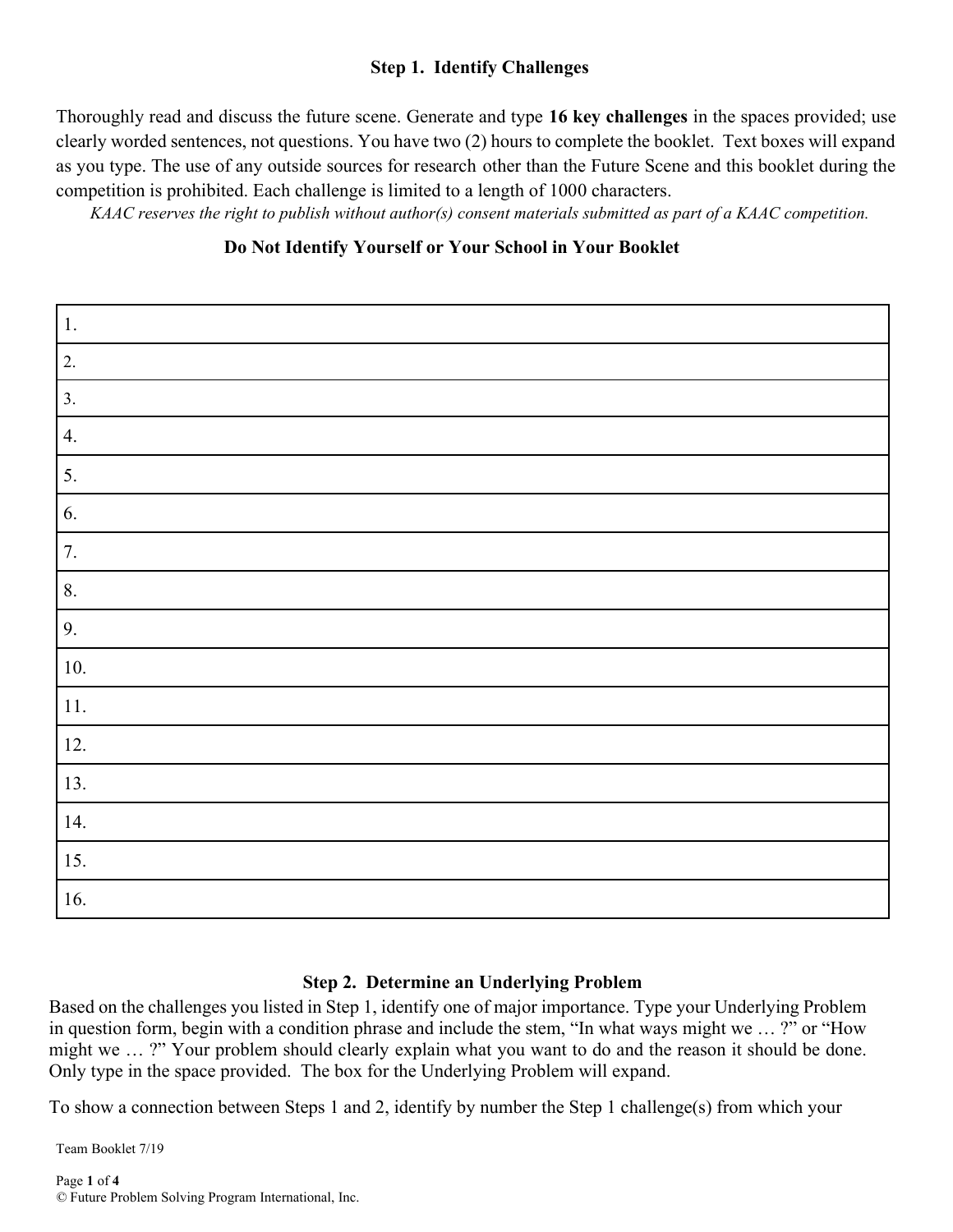### **Step 3. Solution Ideas**

Produce as many solution ideas as you can. Type your **16** most promising solutions in the spaces provided. Type each solution in a sentence statement describing **who** will carry out **what** action, **how** it will be done, **why** it will solve the problem, and **where** and **when** it will take place. Text boxes will expand as you type. The use of any outside sources for research other than the Future Scene and this booklet during the competition is prohibited. Each challenge is limited to a length of 1000 characters.

| $\vert 1.$       |  |
|------------------|--|
| $\overline{2}$ . |  |
| $\overline{3}$ . |  |
| 4.               |  |
| $\overline{5}$ . |  |
| 6.               |  |
| $\overline{7}$ . |  |
| 8.               |  |
| 9.               |  |
| 10.              |  |
| $\boxed{11}$     |  |
| 12.              |  |
| 13.              |  |
| 14.              |  |
| 15.              |  |
| 16.              |  |

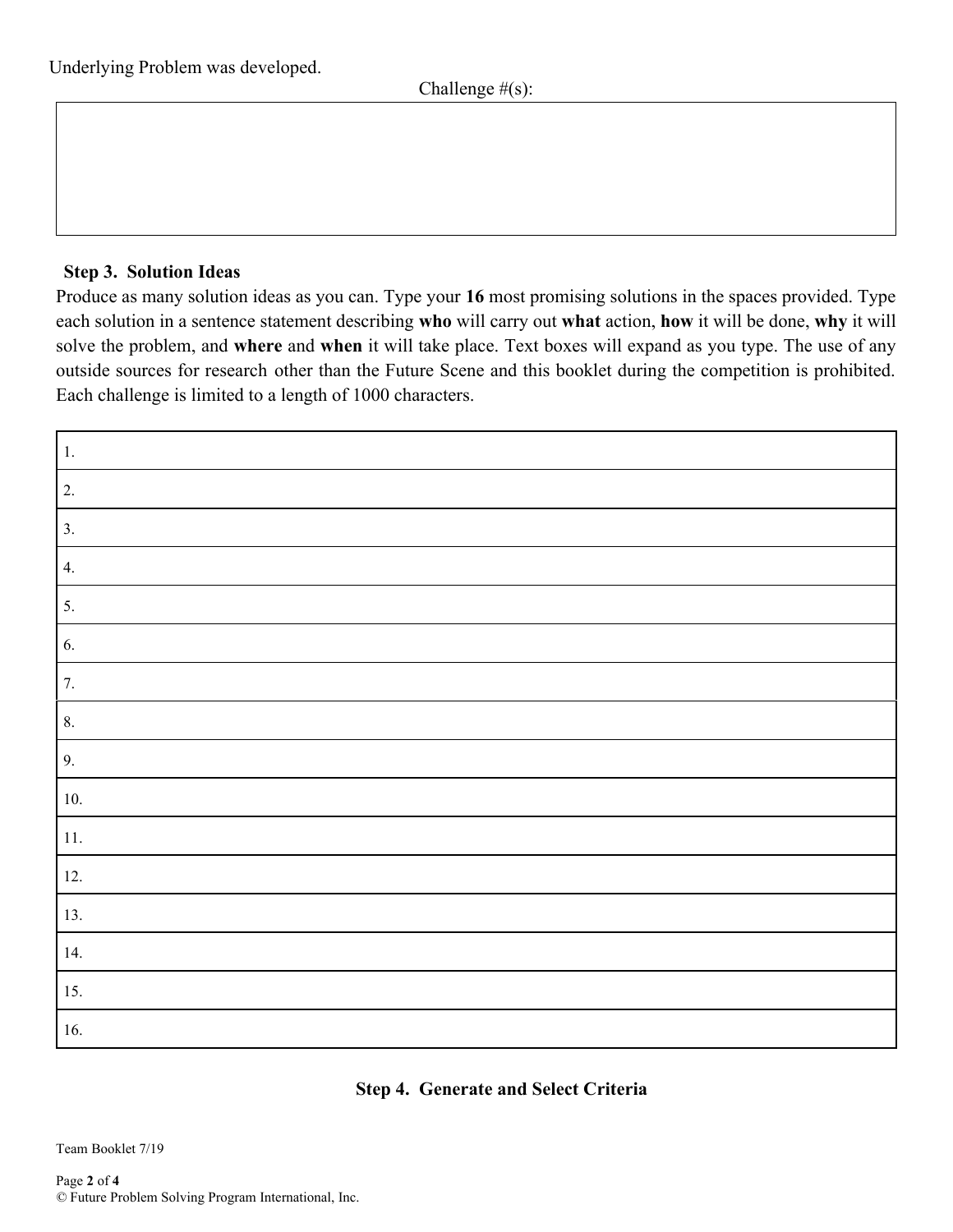Generate criteria to help you decide which solution idea, among the ideas from Step 3, does the best job of solving **your** Underlying Problem. Select the five criteria you think are the most important for measuring your solution ideas and type them in the space provided. Each criterion should have a different focus. Only type in the space provided.

| റ      |  |
|--------|--|
| ົ<br>◡ |  |
| 4.     |  |
| .ა     |  |

### **STEP 5. Apply Criteria**

From the solution ideas written in Step 3, select the 5 ideas with the most potential to solve the Underlying Problem and list them on the grid. Use each criterion to rank the solutions on a scale from 1 (poorest) to 5 (best). The numerical ranking for one important criterion may be doubled.

| Step 3<br>Sol'n | <b>Solution Ideas</b> | 2 | Criteria<br>3 <sup>7</sup> | $\overline{4}$ | 5 | Total |
|-----------------|-----------------------|---|----------------------------|----------------|---|-------|
| $\#$            |                       |   |                            |                |   |       |
| $\#$            |                       |   |                            |                |   |       |
| $\#$            |                       |   |                            |                |   |       |
| $\#$            |                       |   |                            |                |   |       |
| $\#$            |                       |   |                            |                |   |       |

### **Step 6. Develop an Action Plan**

The last task is to develop your solution idea into an action plan. Explain what the solution/plan will do, how it will work, why it will solve your Underlying Problem, and how it relates to the future scene. Only type in the space provided. You have 7500 characters to type your completed AP. You may use both boxes below if more than one person is typing the AP, but the total number of characters for both boxes must not exceed 7500.

Include a description of your action plan and how it will carry out the solution idea. You might consider some of the following concerns: Who will be involved? What actions will be taken? When and where will the plan be carried out? How will each criterion be significant? How might you overcome any obstacles?